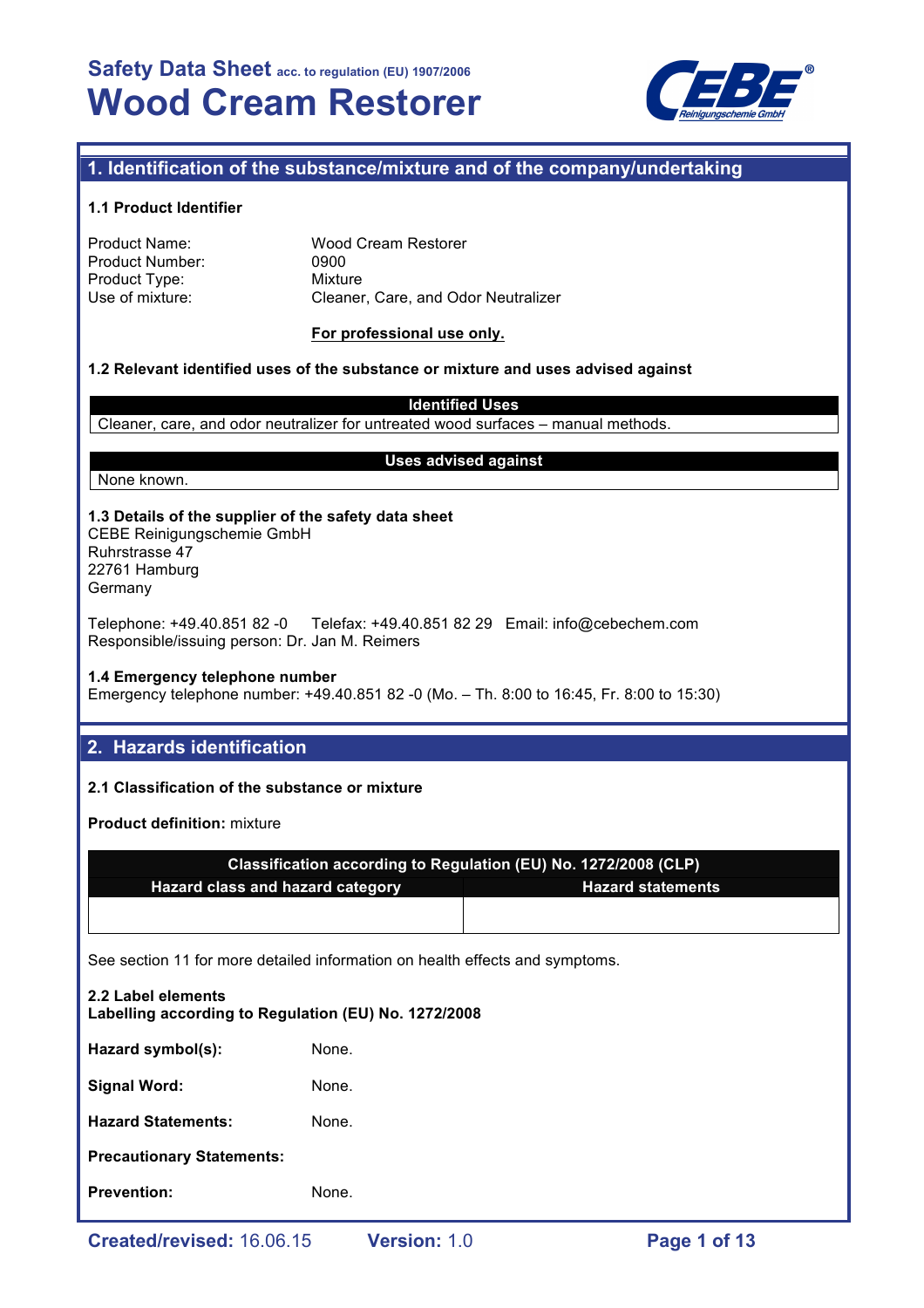

| <b>Reaction:</b>                     | None. |  |
|--------------------------------------|-------|--|
| Storage:                             | None. |  |
| Disposal:                            | None. |  |
| Additional labelling elements: None. |       |  |

**2.3 Other hazards**

**Other hazards that do not lead to a classification:** Not applicable.

# **3. Composition/information on ingredients**

# **3.2 Mixtures**

| <b>Hazardous</b><br><b>Components</b>                       | <b>Identifiers</b>                     | <b>Wt.-%</b> | <b>Classifcation</b><br>(EU) 1272/2008                                        |
|-------------------------------------------------------------|----------------------------------------|--------------|-------------------------------------------------------------------------------|
| Ethylene glycol mono-<br>butyl ether                        | $EG: 203-905-0$<br>CAS: 111-76-2       | $1 - 5\%$    | Acute Tox. 4, H332,<br>H312, H302<br>Eye Irrit. 2, H319<br>Skin Irrit 2, H315 |
| Hydrocarbons, C10-<br>C13, n-alkanes,<br>isoalkanes, cyclic | REACH#: 01-2119457273<br>EG: 918-481-9 | $10 - 15%$   | Asp. Tox. 1, H304                                                             |
| Hydrocarbons, C10-<br>C13, isoalkanes,<br>cyclic            | REACH#: 01-2119474196<br>EG: 918-317-6 | $10 - 15%$   | Asp. Tox. 1, H304                                                             |

See section 16 for the full wording of the above mentioned H-statements.

At the time of creation of this data sheet no further ingredients were classified as hazardous to health or environment or were contained in concentrations that did not mandate their mention in this section.

# **4. First aid measures**

# **4.1 Description of first aid measures**

**Eye contact**: Immediately flush eyes with plenty of water, occasionally lifting the upper and lower eyelids. Check for and remove any contact lenses. In case of irritation consult a physician.

**Inhalation**: Remove victim to fresh air and keep at rest in a position comfortable for breathing. Get medical attention if symptoms occur.

**Skin contact:** Flush contaminated skin with plenty of water. Remove contaminated clothing and shoes. Get medical attention if symptoms occur.

**Ingestion:** Rinse mouth with water. Do not induce vomiting unless directed to do so by medical personnel. Get medical attention if symptoms occur.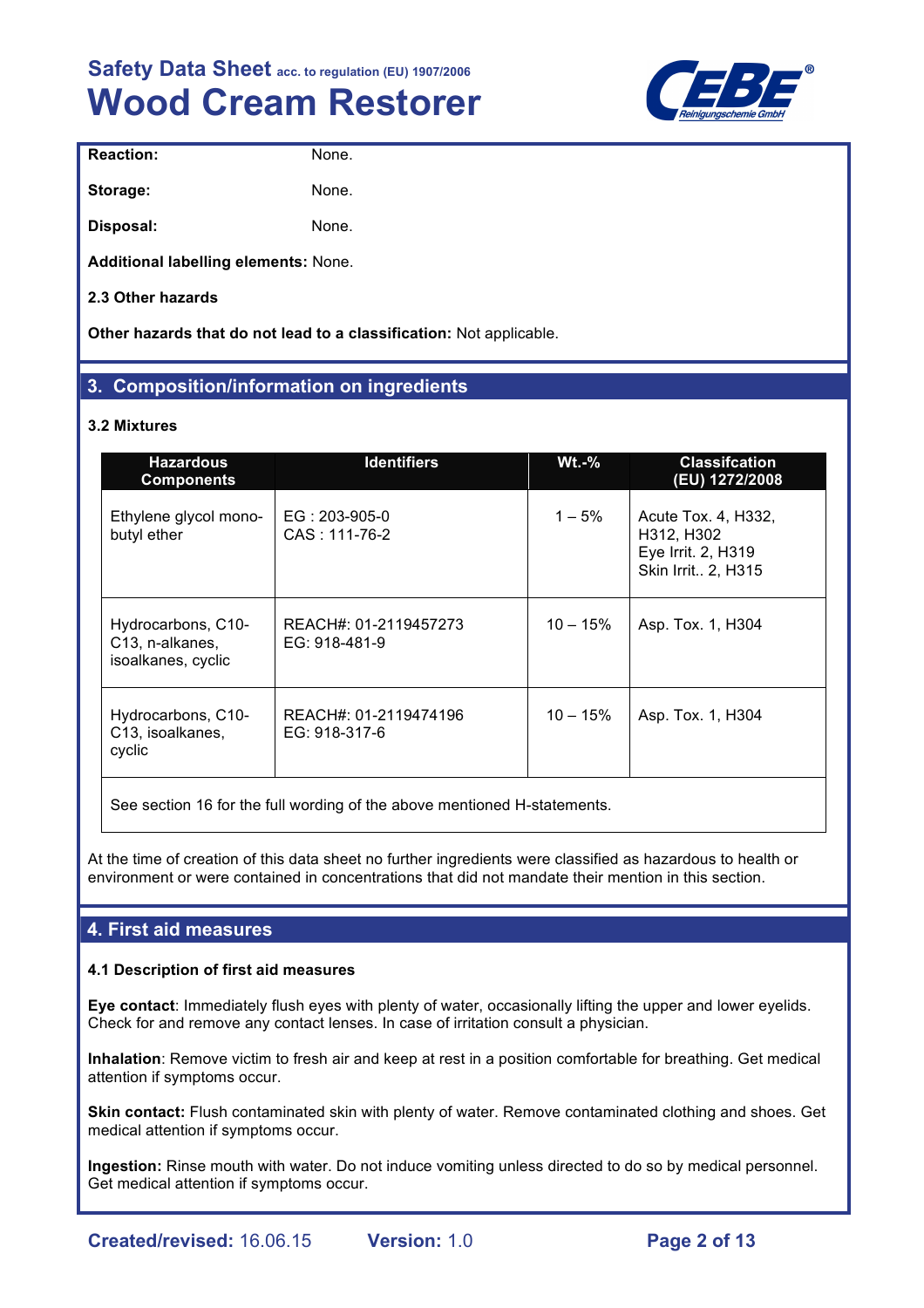

**Protection of first-aiders:** No action shall be taken involving any personal risk or without suitable training.

#### **4.2 Most important symptoms and effects, both acute and delayed**

#### **Potential acute health effects**

**Eye contact:** No known significant effects or critical hazards. **Inhalation:** No known significant effects or critical hazards. **Skin contact**: No known significant effects or critical hazards. **Ingestion:** No known significant effects or critical hazards.

#### **Signs / symptoms of overexposure**

**Eye contact**: No specific data. **Inhalation**: No specific data. **Skin contact: No specific data. Ingestion:** No specific data.

#### **4.3 Indication of any immediate medical attention and special treatment needed**

**Indications for the physician:** Treat symptomatically. If larger amounts have been swallowed or inhaled consult specialist for poisoning.

**Special treatement:** No special treatment.

# **5. Fire fighting measures**

#### **5.1 Extinguishing media**

**Suitable extinguishing media:** Use an extinguishing agent suitable for the surrounding fire.

**Unsuitable extinguishing media:** None known.

#### **5.2 Special hazards arising from the substance or mixture**

**Hazards from the substance or mixture**: In a fire or if heated, a pressure increase will occur and the container may burst.

**Hazardous combustion products:** Decomposition products may include the following materials: carbon dioxide, carbon monoxide, oxides.

#### **5.3 Advice for firefighters**

**Special precautions for fire- fighters:** In case of fire the scene cordon immediately removing all persons from the danger area. No action shall be taken involving any personal risk or without suitable training. Move containers from fire area if safe to do so. Spray fire-exposed containers with water to cool.

**Special protective equipment for firefighters:** Fire fighters should wear proper protective equipment.

# **6. Accidental release measures**

#### **6.1 Personal precautions, protective equipment and emergency procedures**

**For persons that are not emergency technicians:** No action shall be taken involving any personal risk or without suitable training. Evacuate surrounding areas. Keep unnecessary and unprotected personnel from entering. Do not touch or walk through spilled material. Avoid breathing vapor or mist. Ensure adequate ventilation. In case of insufficient ventilation wear suitable respiratory equipment. Put on appropriate personal protective equipment.

**For first aid personel in case of emergency:** If protective equipment/clothing is needed in case of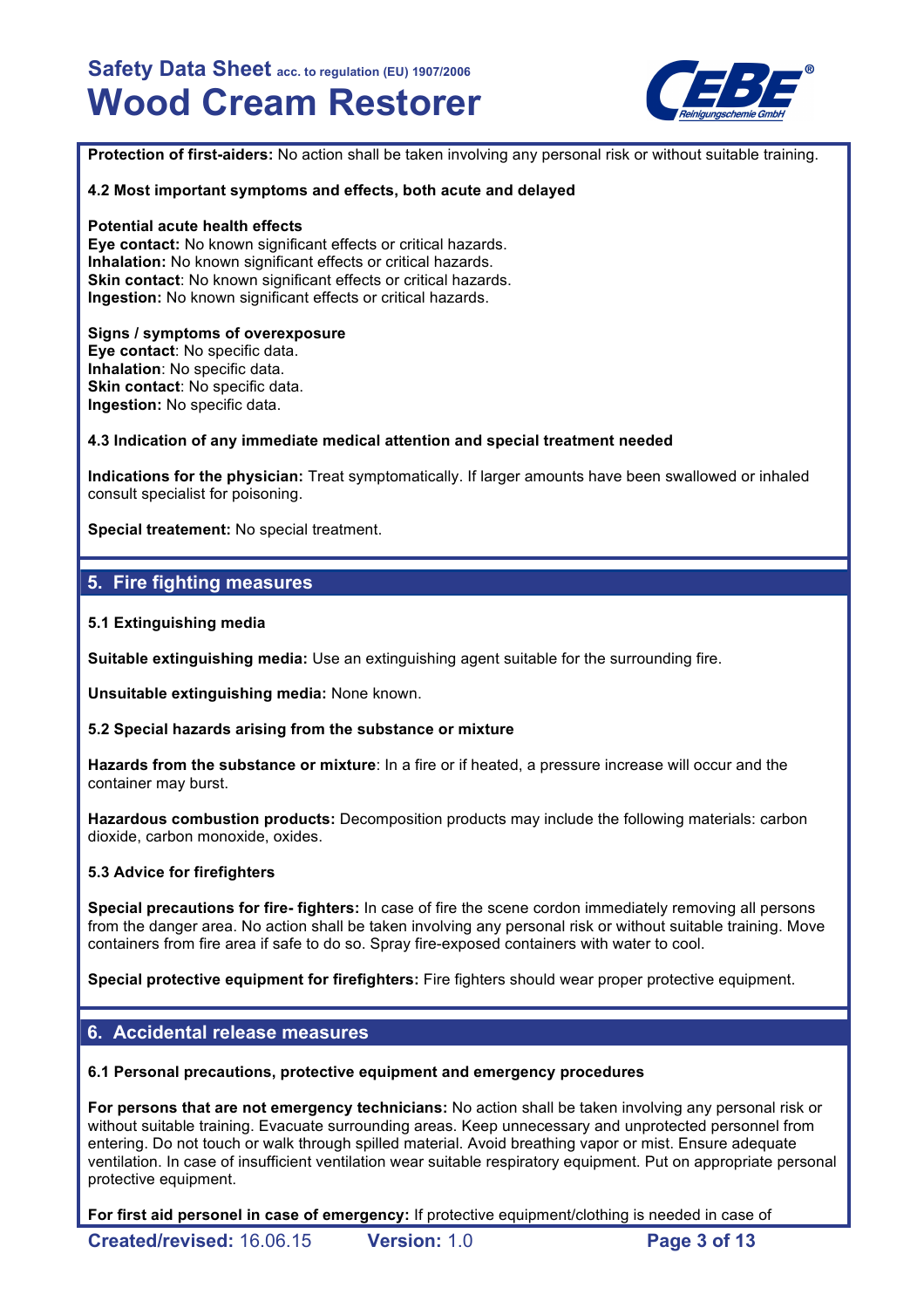

accidental release, Section 8 should be consulted for appropriate and inappropriate materials. See section 8 for further information on hygiene measures.

#### **6.2 Environmental precautions**

Avoid the proliferation and dispersal of spilled material and contact with soil, waterways, drains and sewers. Inform the relevant authorities if the product has caused environmental pollution (sewers, waterways, soil or air).

#### **6.3 Methods and materials for containment and cleaning up**

**Small amounts:** Dilute with plenty of water. Absorb with an inert material and place in an appropriate waste disposal.

**Large amounts:** avoid entry into sewers, water courses, basements, or confined areas.Collect spilt material using non-flammable absorption agent (eg. sand, earth, vermiculite or diatomaceous earth) and hand it in for disposal according to local regulations in an appropriate container (see section 13).

#### **6.4 Reference to other sections**

See Section 1 for emergency contact information. See Section 8 for information on appropriate personal protective equipment. See Section 13 for additional waste treatment information.

# **7. Handling and storage**

The information in this section contains generic advice and guidance. The list of Identified Uses in Section 1 should be consulted for any exposure scenario or when exposure scenarios on the available applicationspecific information.

# **7.1 Precautions for safe handling**

**Protective measures:** Put on appropriate personal protective equipment (see Section 8).

**Advice on general occupational hygiene:** Eating, drinking and smoking should be prohibited in areas where this material is handled, stored and processed. After use or contact with the substance immediately wash hands and face especially before eating, drinking and smoking. Remove contaminated clothing and protective equipment before entering eating areas. See Section 8 for additional information on hygiene measures.

# **7.2 Conditions for safe storage, including any incompatibilities**

Store between the following temperatures: 0 to 40°C (32 to 104°F). Store in accordance with local regulations. Keep only in original container. Protect from direct sunlight. Store in a dry, cool and wellventilated area, away from incompatible materials (see section 10) and do not store with food and drink. Hold container tightly closed and sealed until ready to use. Containers that have been opened must be carefully resealed and kept upright to prevent leakage. Do not store in unlabelled containers. Use appropriate container to avoid environmental contamination.

# **7.3 Specific end use(s)**

**Recommendations:** No information available.

# **8. Exposure controls/personal protection**

The information in this section contains generic advice and guidance. The list of Identified Uses in Section 1 should be consulted for any exposure scenario or when exposure scenarios on the available applicationspecific information.

**Created/revised:** 16.06.15 **Version:** 1.0 **Page 4 of 13**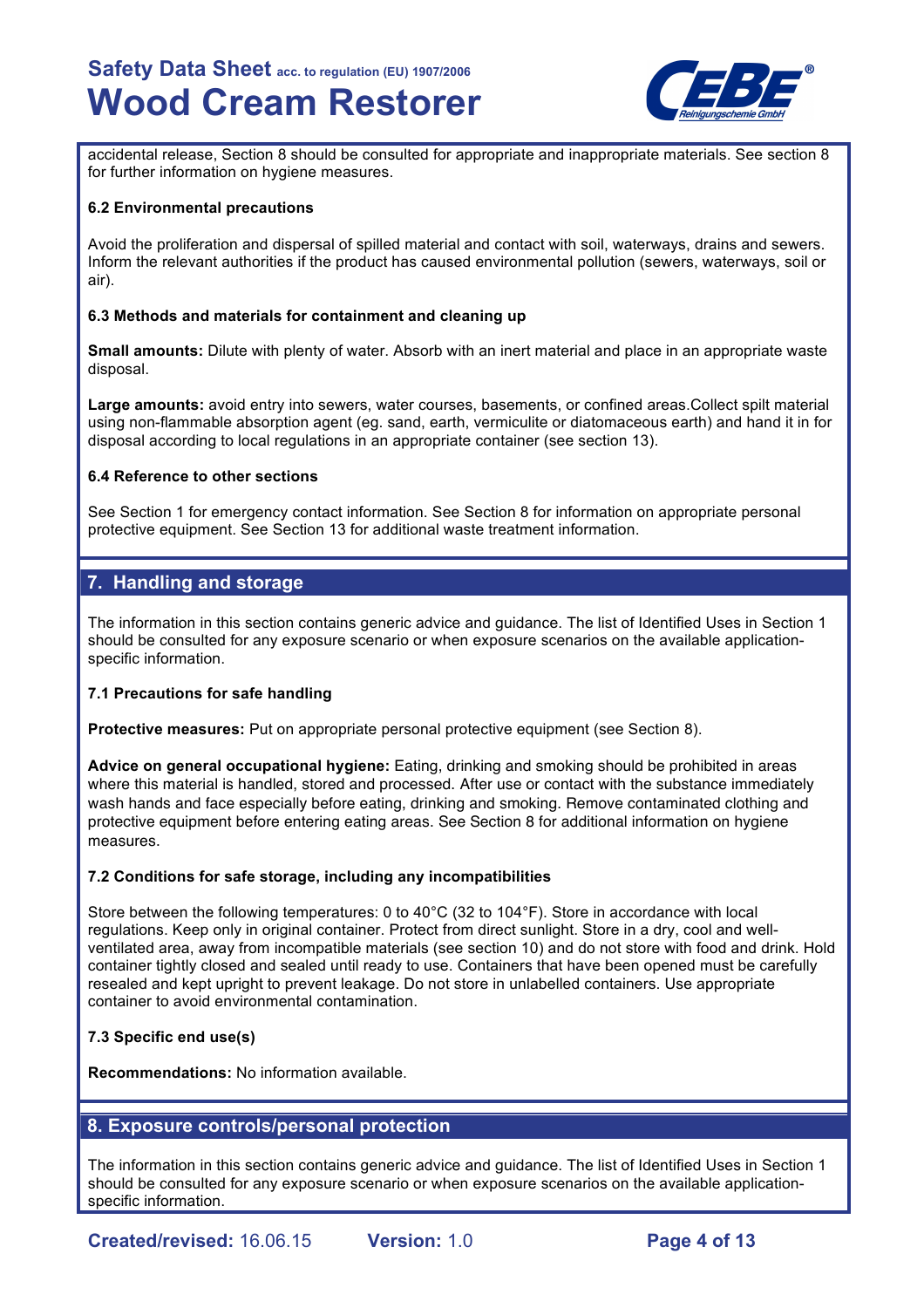

# **8.1 Control parameters**

### **Occupational exposure limit values**

| <b>Name of substance</b>           | <b>Exposure limit value</b>                                               |
|------------------------------------|---------------------------------------------------------------------------|
| Ethylene glycol mono-butyl ether   | WEL<br>20 ppm, 98 mg/m $3$                                                |
|                                    | EU ELV, time weighted avergae (TWA)<br>20 ppm, 98 mg/m $3$                |
|                                    | EU ELV, short term exposure limit (STEL)<br>50 ppm, 246 mg/m <sup>3</sup> |
| Aliphatic hydrocarbons as solvents | TRGS 900 (Germany) – WEL<br>600 mg/m <sup>3</sup> $(2(11))$               |

#### **Recommended monitoring procedures**

If this product contains ingredients with exposure limits, monitoring procedures are personal, (related to workplace) or biological monitoring may be required to determine the effectiveness of the ventilation or other control measures and / or the necessity to use respiratory protective equipment. Reference should be made to European Standard EN 689 for methods for the assessment of exposure by inhalation to chemical agents and national guidance documents for methods for the determination of hazardous substances.

# **Derived effect levels**

Derived No Effect Level - DNEL values:

Ethylene glycol mono-buthyl ether:

Workers Acute effects, skin contact (24 h): 89 mg / kg Workers Acute effects, inhalation:  $663 \text{ ma}$  /  $\text{m}^3$ Workers Acute effects, Local effects inhalation 246 mg /  $m<sup>3</sup>$ Workers, Chronic effects, skin contact (24 h): 75 mg / kg Workers, Chronic effects, inhalation: 98 mg /  $m<sup>3</sup>$ 

Consumers, Acute effects, skin contact (24 h): 44.5 mg / kg Consumers, Acute effects, inhalation:  $426 \text{ mg} / \text{m}^3$ Consumers, Acute effects swallowing: 13.4 mg /  $m<sup>3</sup>$ Consumers, Acute effects, Local effects inhalation 123 mg / m<sup>3</sup> Consumers, Chronic effects, skin contact (24 h): 38 mg / kg Consumers, Chronic effects, inhalation:  $49 \text{ mg} / \text{m}^3$ Consumers, Chronic effects Ingestion:  $3.2 \text{ mg} / \text{m}^3$ 

# **Predicted effect concentrations**

Predicted No Effect Concentration - PNEC:

Ethylene glycol mono-butyl ether: Fresh water: 8.8 mg / l Sea water: 8.8 mg / l Fresh water sediment: 8.14 mg / kg Ground: 2.8 mg / kg

# **8.2 Limitation and monitoring of exposure**

**Appropriate technical controls:** Use only with adequate ventilation. Process enclosures, local exhaust ventilation or other engineering controls be used to keep worker exposure to airborne contaminants below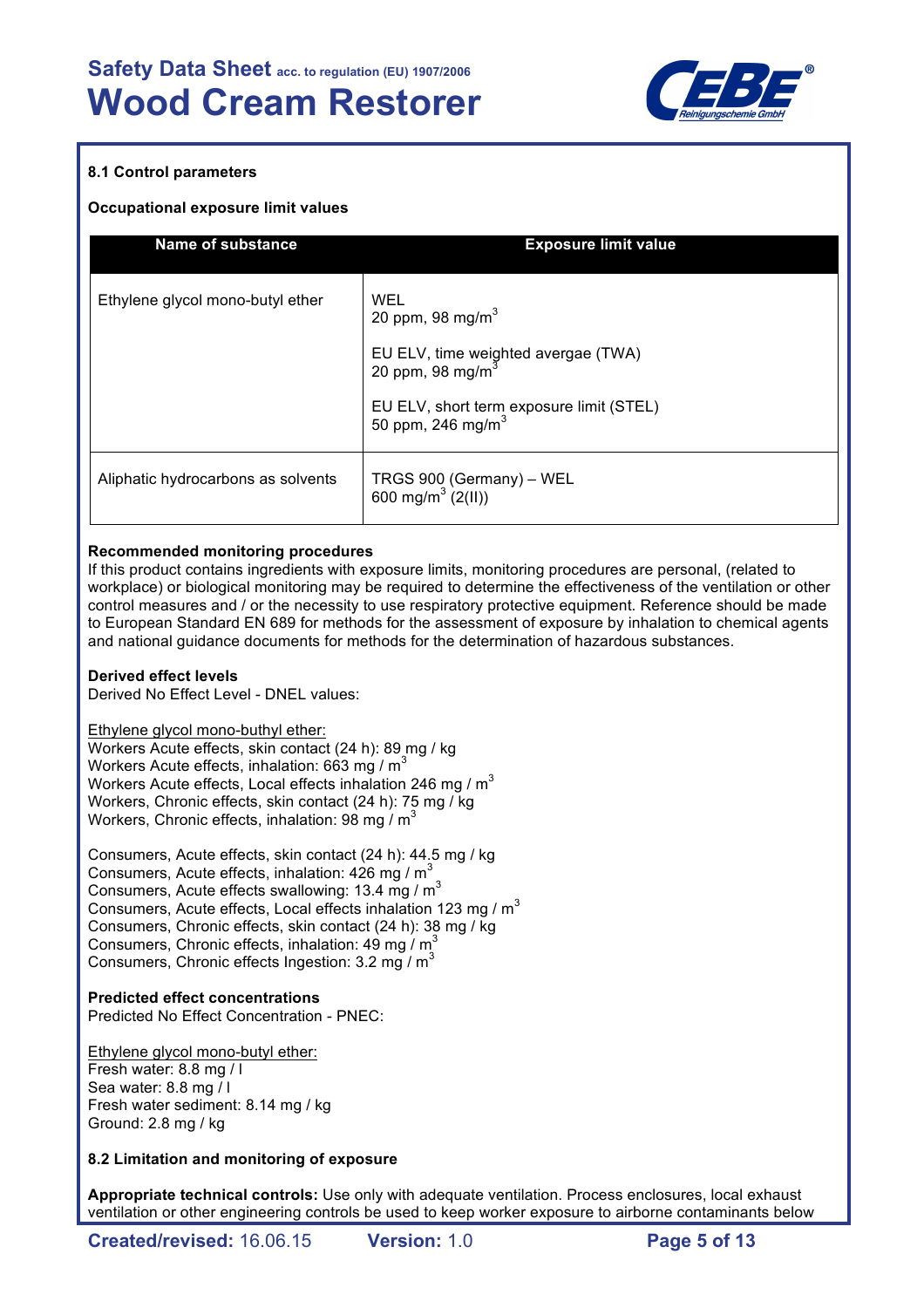

any recommended or statutory limits. The engineering controls also need to keep gas, vapor or dust concentrations below any lower explosive limits. Use explosion-proof ventilation equipment.

#### **Personal protective measures**

**Hygiene measures:** After handling chemical products and at the end of the working day as well as before eating, smoking and using the toilet thoroughly wash hands, forearms and face. Select appropriate techniques to remove potentially contaminated clothing. Wash contaminated clothing before reusing. Ensure that eyewash stations and safety showers are close to the work area.

**Eye protection / face protection (EN 166):** No special recommendations.

**Hand protection (EN 374):** No special recommendations.

**Skin protection (EN 14605):** Before handling this product the personal protective equipment should be selected on the basis of the task and the associated risks to be carried out and approved by a specialist.

**Other skin protection:** Appropriate footwear and any additional skin protection measures based on the task being performed and the risks involved and should be approved by a specialist.

**Respiratory protection (EN 143, 14387):** Under normal and intended conditions of product use no respirator is required. If workers are exposed to concentrations above the exposure limit, they must use appropriate, certified respirators.

**Thermal hazards:** Not applicable.

**Delimitation and monitoring of the environmental exposition:** Emissions from ventilation or work process equipment should be checked to ensure they comply with the requirements of environmental protection legislation. In some cases, fume scrubbers, filters or engineering modifications to the process equipment will be necessary to reduce emissions to acceptable levels.

# **9. Physical and chemical properties**

# **9.1 Information on basic physical and chemical properties**

- **a) Appearance: Form:** paste/cream **Color:** yellow-brown
- **b) Odor:** pleasant
- **c) Odor threshold:** Not applicable and/or not determined for this mixture
- **d) pH:** 8.5 ± 0.5 at 10 g/l H2O and 20°C
- **e) Freezing/melting point:** Not applicable and/or not determined for this mixture
- **f) Boiling point/boiling range:** Not applicable and/or not determined for this mixture
- **g) Flash point:** Not applicable and/or not determined for this mixture
- **h) Evaporation rate:** Not applicable and/or not determined for this mixture
- **i) Flammability (solid, gas):** Not applicable and/or not determined for this mixture
- **j) Upper/lower explosion limit:** Not applicable and/or not determined for this mixture
- **k) Vapor pressure:** Not applicable and/or not determined for this mixture
- **l) Relative vapor density:** Not applicable and/or not determined for this mixture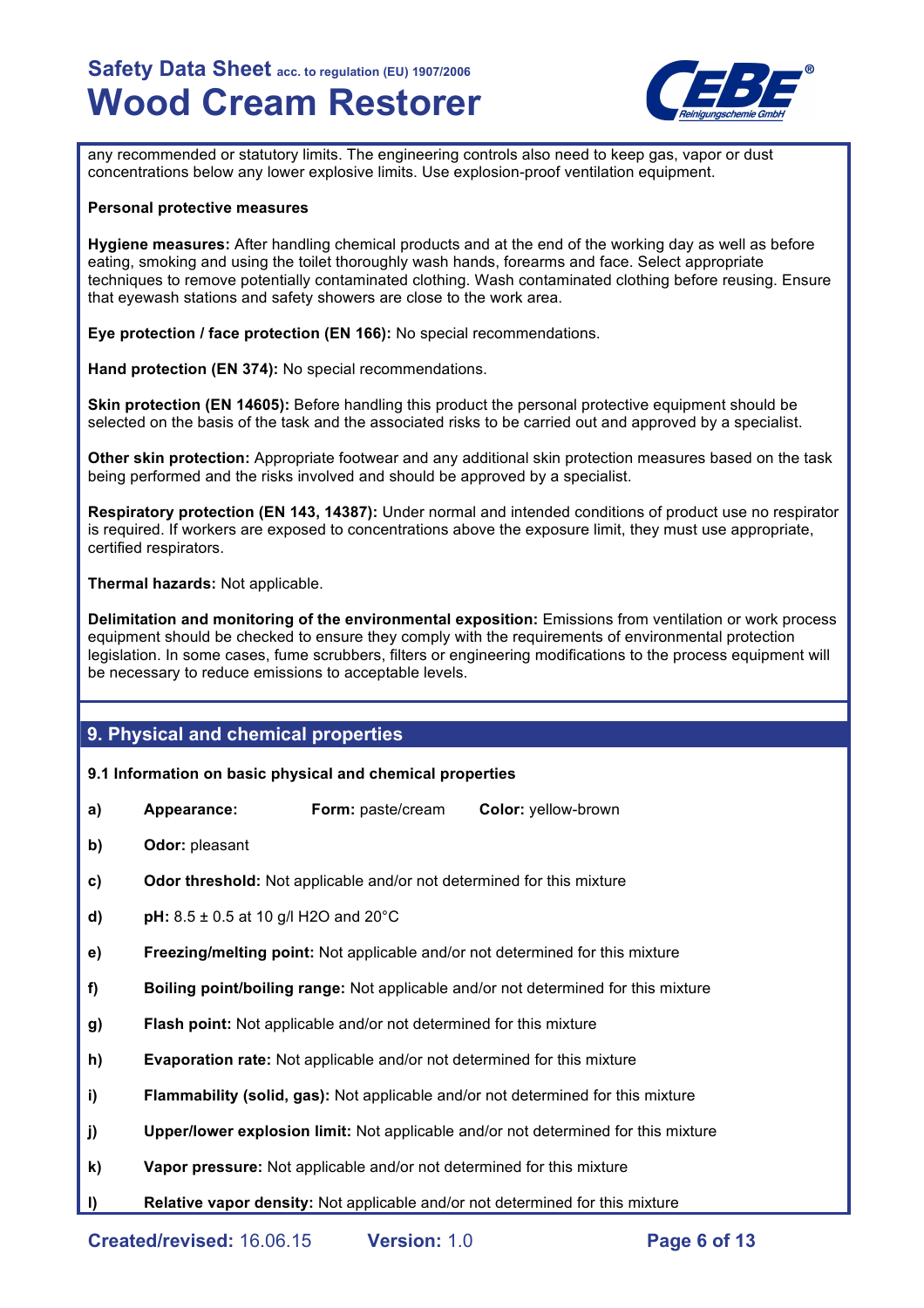

- **m) Density:** Not applicable and/or not determined for this mixture
- **n) Solubility** easily soluble in the following substances: water
- **o) partition coefficient:** n-octanol/water: Not applicable and/or not determined for this mixture
- **p) Ignition temperature:** Not applicable and/or not determined for this mixture
- **q) Thermal decomposition:** Not applicable and/or not determined for this mixture
- **r) Viscositiy, dynamic:** Not applicable and/or not determined for this mixture
- **s) Explosive properties:** Not applicable and/or not determined for this mixture
- **t) Oxidizing properties:** Not applicable and/or not determined for this mixture

#### **9.2 Other information**

No further information available.

# **10. Stability and reactivity**

#### **10.1 Reactivity**

For this product or its ingredients no specific test data related to reactivity are available.

#### **10.2 Chemical stability**

The product is stable.

#### **10.3 Possibility of hazardous reactions**

Dangerous reactions will not occur under normal storage conditions and under normal use.

# **10.4 Conditions to avoid**

No specific data.

# **10.5 Incompatible materials**

No specific data.

#### **10.6 Hazardous decomposition products**

Under normal conditions of storage and use, hazardous decomposition products should not be produced.

# **11. Toxicological information**

# **11.1 Information on toxicological effects**

**a) acute toxicity:**

| Name of<br><b>Substance</b>           | <b>Result</b>                                    | <b>Species</b> | <b>Dose</b>                                      | <b>Exposition</b> |
|---------------------------------------|--------------------------------------------------|----------------|--------------------------------------------------|-------------------|
| Ethyleneglycol mono-<br>butyl ether   | $LD_{50}$ Oral<br>Inhalative<br>$LD_{50}$ Dermal | Rat<br>Rabbit  | 1,746 mg/kg<br>Harmful if inhaled<br>2,270 mg/kg |                   |
| Hydrocarbons, C11-<br>C14, n-alkanes, | $LD_{50}$ Oral<br>$LC_{50}$ Inhalative           | Rat<br>Rat     | >5,000 mg/kg<br>$>5$ mg/kg                       |                   |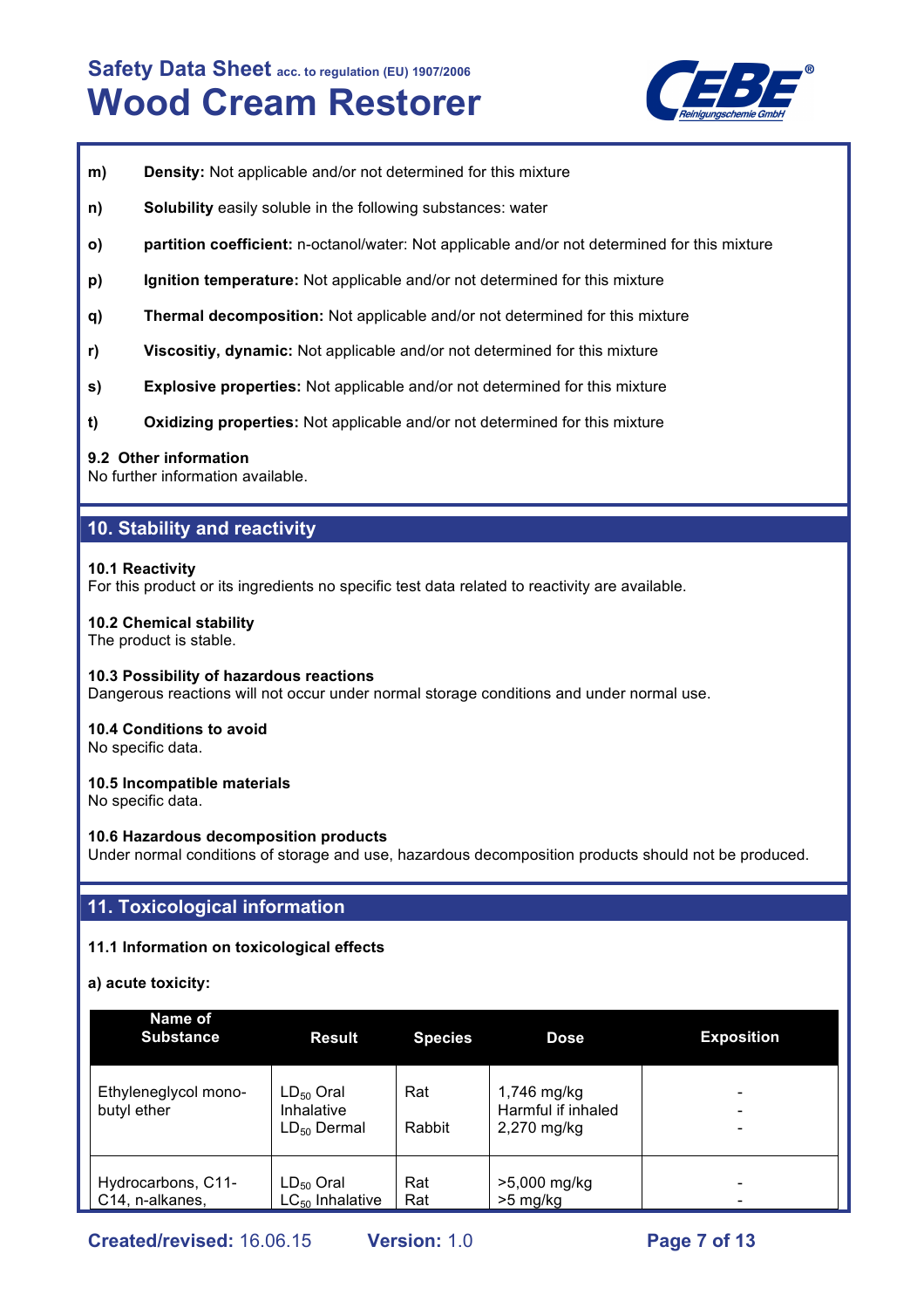

| isoalkanes, cyclic                                                       | $LD_{50}$ Dermal                                           | Rabbit               | >5,000 mg/kg                             |        |
|--------------------------------------------------------------------------|------------------------------------------------------------|----------------------|------------------------------------------|--------|
| Hydrocarbons, C10-<br>C <sub>13</sub> , n-alkanes,<br>isoalkanes, cyclic | $LD_{50}$ Oral<br>$LC_{50}$ Inhalative<br>$LD_{50}$ Dermal | Rat<br>Rat<br>Rabbit | >5,000 mg/kg<br>>5 mg/kg<br>>5,000 mg/kg | -<br>- |

**Conclusion/Summary:** Not determined for this mixture.

# **b) Irritation to skin; c) Irritation to eyes; d) Sensitisation**

| Name of<br><b>Substance</b>                                 | <b>Result</b>                                                                                                                                                                                       | <b>Species</b>                 | <b>Points</b> | <b>Exposition</b> | <b>Observation</b> |
|-------------------------------------------------------------|-----------------------------------------------------------------------------------------------------------------------------------------------------------------------------------------------------|--------------------------------|---------------|-------------------|--------------------|
| Ethylene glycol mono-<br>butyl ether                        | Skin: Skin irritation<br>Eyes: Irritating to<br>eyes<br>Sensitization: not<br>sensitizing                                                                                                           | Rabbit<br>Rabbit<br>Guinea Pig |               |                   |                    |
| Hydrocarbons, C11-<br>C14, n-alkanes,<br>isoalkanes, cyclic | Skin: Prolonged<br>skin contact may<br>defat the skin and<br>dermatitis<br>Eyes: Causes eye<br>complaints but no<br>damage to the eye<br>tissue<br>Sensitization: No<br>sensitizing effect<br>known |                                |               |                   |                    |
| Hydrocarbons, C10-<br>C13, isoalkanes, cyclic               | Skin: Prolonged<br>skin contact may<br>defat the skin and<br>dermatitis<br>Eyes: Causes eye<br>complaints but no<br>damage to the eye<br>tissue<br>Sensitization: No<br>sensitizing effect<br>known |                                |               |                   |                    |

**Conclusion / Summary:** No known significant effects or critical hazards.

**e) Germ cell mutagenicity:**

**Conclusion / Summary:** No known significant effects or critical hazards.

**f) carcinogenicity: Conclusion / Summary:** No known significant effects or critical hazards.

#### **g) reproductive toxicity: Conclusion / Summary:** No known significant effects or critical hazards.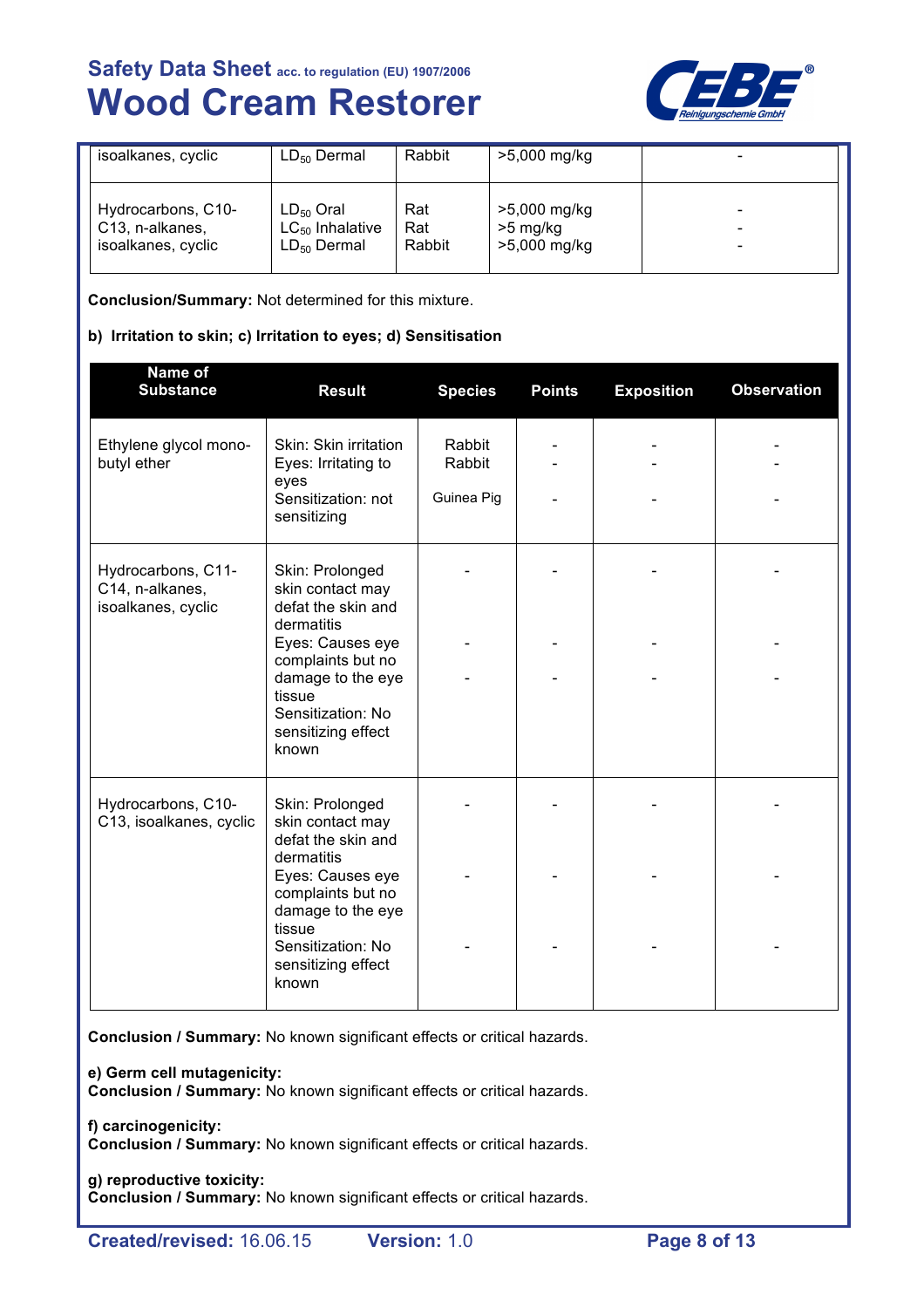

**h) specific target organ toxicity single exposure Conclusion / Summary:** No known significant effects or critical hazards.

**i) specific target organ toxicity after repeated exposure Conclusion / Summary:** No known significant effects or critical hazards.

# **j) Aspiration hazard**

**Conclusion / Summary:** No known significant effects or critical hazards.

# **Teratogenicity**

**Conclusion / Summary:** No known significant effects or critical hazards. **Information on the likely routes of exposure:** No known significant effects or critical hazards.

# **Potential acute health effects**

**Inhalation:** No known significant effects or critical hazards. **Ingestion:** No known significant effects or critical hazards. **Skin contact:** No known significant effects or critical hazards. **Eye contact:** No known significant effects or critical hazards.

# **Symptoms related to the physical, chemical and toxicological characteristics**

**Inhalation:** No specific data. **Ingestion:** No specific data. **Skin contact:** No specific data. **Eye contact:** No specific data.

# **Delayed and immediate effects and also chronic effects from short and long term exposure**

**Short term exposure**

**Potential immediate effects:** Not determined for the mixture. **Potential delayed effects:** Not determined for the mixture.

# **Long-term exposure**

**Potential immediate effects:** Not determined for the mixture. **Potential delayed effects:** Not determined for the mixture.

**Potential chronic health effects**

**Conclusion / Summary:** Not determined for the mixture.

**General:** No known significant effects or critical hazards. **Carcinogenicity:** No known significant effects or critical hazards. **Mutagenicity:** No known significant effects or critical hazards. **Teratogenicity:** No known significant effects or critical hazards. **Developmental effects:** No known significant effects or critical hazards. **Fertility effects:** No known significant effects or critical hazards.

**Other information:** Not determined for the preparation.

# **12. Ecological information**

# **12.1 Toxicity**

| Name of<br>substance      | Result              | <b>Species</b> | Exposition   |
|---------------------------|---------------------|----------------|--------------|
| Created/revised: 16.06.15 | <b>Version: 1.0</b> |                | Page 9 of 13 |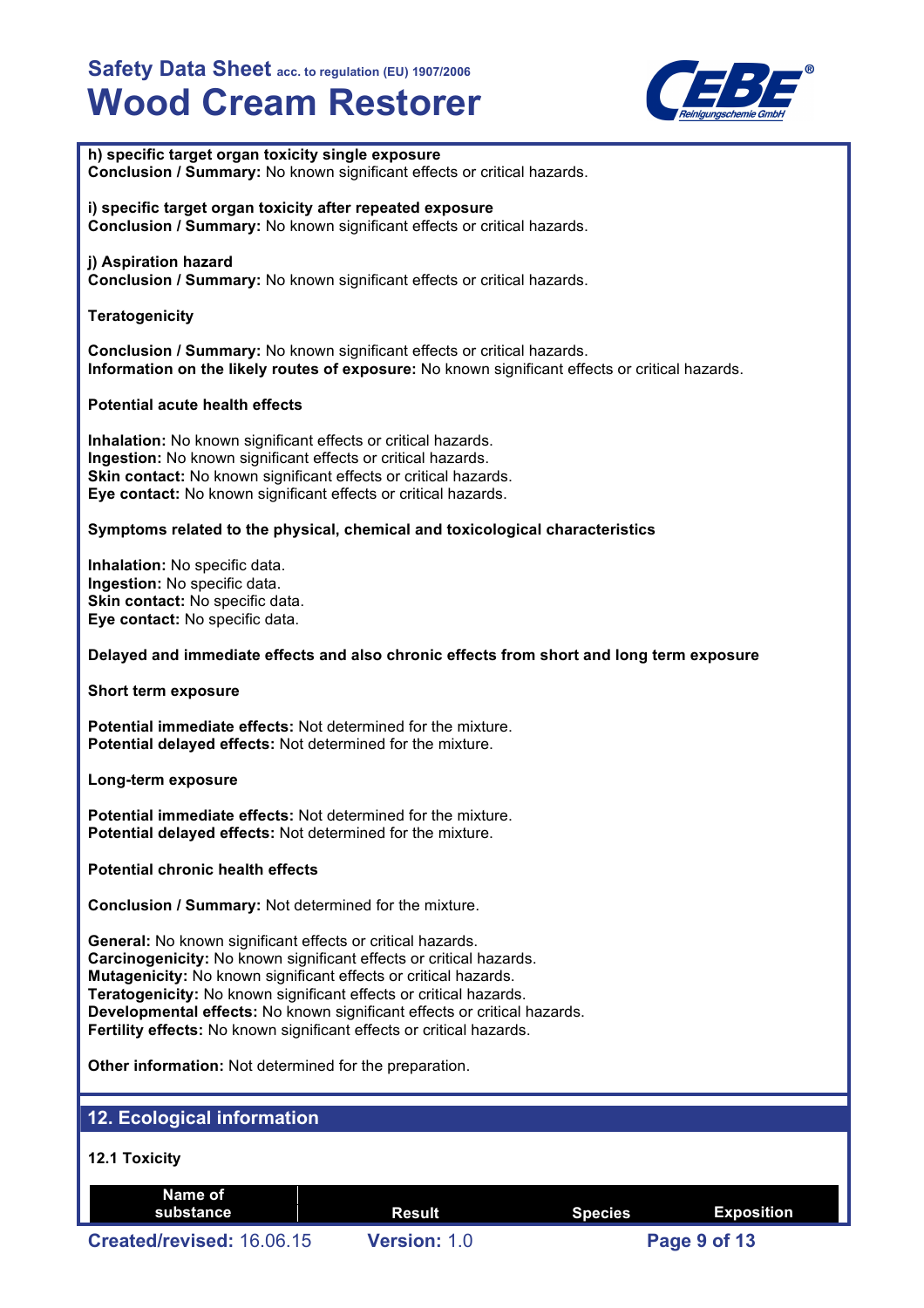

| Ethylene glycol mono-butyl<br>ether                      | $LC_{50}$ 1,490 mg/l<br>$EC_{50}$ 1,720 mg/l<br>$EC0$ 900 mg/l<br>$EC0$ 700 mg/l                          | Fish<br>Daphnia Magna<br>Algae<br>Bacteria  | 96 hours<br>24 hours<br>168 hours<br>16 hours          |
|----------------------------------------------------------|-----------------------------------------------------------------------------------------------------------|---------------------------------------------|--------------------------------------------------------|
| Hydrocarbons, C11-C14, n-<br>alkanes, isoalkanes, cyclic | $LL_0 > 1,000$ mg/l<br>$EL_0 > 1,000$ mg/l<br>$EL_0 > 1,000$ mg/l<br>NOELR 0.10 mg/l<br>NOELR 0.18 mg/l   | Fish<br>Daphnia<br>Algae<br>Fish<br>Daphnia | 96 hours<br>48 hours<br>72 hours<br>28 days<br>21 days |
| Hydrocarbons, C10-C13,<br>isoalkanes, cyclic             | $LL_0 > 1,000$ mg/l<br>$EL_0 > 1,000$ mg/l<br>$EL_0 > 1,000$ mg/l<br>NOELR 0.088 mg/l<br>NOELR 0.026 mg/l | Fish<br>Daphnia<br>Algae<br>Fish<br>Daphnia | 96 hours<br>48 hours<br>72 hours<br>28 days<br>21 days |

**Conclusion/Summary:** Not determined for this mixture.

# **12.2 Persistence and degradability**

**Conclusion/Summary:** Not determined for this mixture.

**12.3 Bioaccumulative potential**

**Conclusion/Summary:** Not determined for this mixture.

#### **12.4 Mobility in soil**

**Partition coefficient ground/water (K<sub>OC</sub>):** Not determined for this mixture. **Mobility:** Not determined for this mixture.

# **12.5 Results of PBT and vPvB assessment**

**PBT:** not applicable **vPvB:** not applicable

# **12.6 Other adverse effects**

No special effects or hazards known.

# **13. Disposal considerations**

The information in this section contains generic advice and guidance. The list of Identified Uses in Section 1 should be consulted for any exposure scenario or when exposure scenarios on the available applicationspecific information.

Waste disposal according to EC Directives on waste and hazardous waste. Waste codes should be assigned by the user, preferably in collaboration with the waste disposal authorities.

# **13.1 Waste treatment methods**

# **Product**

**Methods of disposal:** The generation of waste should be avoided or minimized wherever possible. Empty containers or liners may retain some product residues. Material and its container must be disposed of in a safe way. Significant quantities of waste product residue should not be disposed of via the foul sewer but processed in a suitable effluent treatment plant. Dispose of surplus and non-recyclable products via a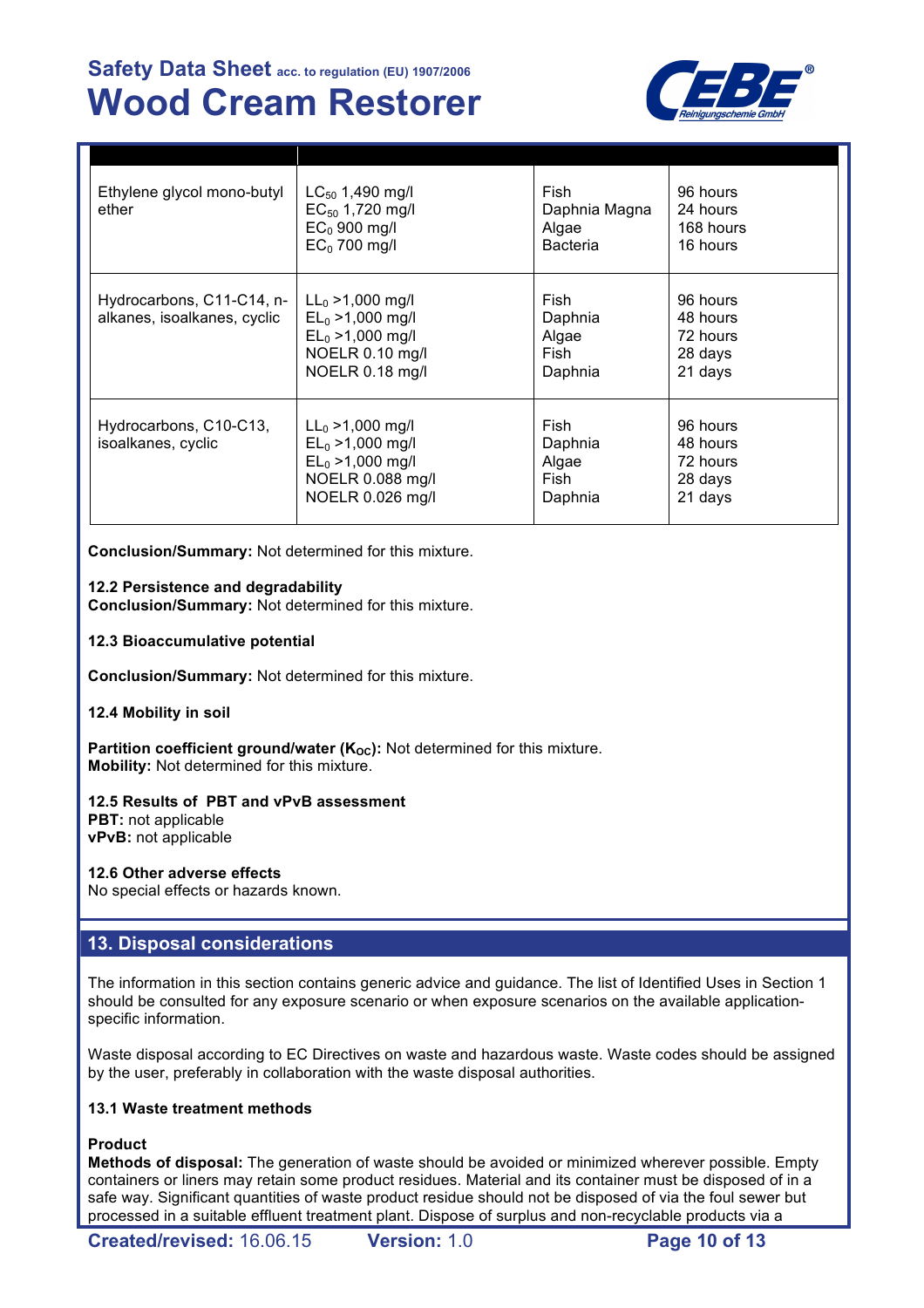

licensed waste disposal contractor. Disposal of this product, solutions and any by-products should at all times comply with the environmental protection requirements and waste disposal legislation and the requirements of local authorities. Avoid the proliferation and dispersal of spilled material and contact with soil, waterways, drains and sewers.

**Hazardous waste:** According to the information available to the supplier at the time of creation/editing of this safety data sheet this product is not regulated as hazardious waste in the sense of EU regulation 2008/98/EC.

### **Packaging**

**Methods of disposal:** The generation of waste should be avoided or minimized wherever possible. Waste packaging should be recycled.

**Special precautions:** This material and its container must be disposed of in a safe way. Empty containers or liners may retain some product residues. Avoid the proliferation and dispersal of spilled material and contact with soil, waterways, drains and sewers.

# **14. Transport information**

|                  | <b>ADR/RID</b>               | <b>ADR/ADNR</b> | <b>IMDG</b>    | <b>IATA</b>    |
|------------------|------------------------------|-----------------|----------------|----------------|
| 14.1 UN Number   | Not regulated.               | Not regulated.  | Not regulated. | Not regulated. |
| 14.2 UN proper   | $\qquad \qquad \blacksquare$ | -               |                |                |
| shipping name    |                              |                 |                |                |
| 14.3 Transport   |                              |                 |                |                |
| hazard class(es) |                              |                 |                |                |
| 14.4 Packing     |                              |                 |                |                |
| group            |                              |                 |                |                |
| 14.5             | No.                          | No.             | No.            | No.            |
| Environmental    |                              |                 |                |                |
| hazards          |                              |                 |                |                |
| 14.6 Special     | None.                        | None.           | None.          | None.          |
| precautions for  |                              |                 |                |                |
| iuser            |                              |                 |                |                |

**14.7 Transport in bulk according to Annex II of MARPOL 73/78 and the IBC Code** Not applicable.

**Multiplier according to ADR / RID 1.1.6.3:** Not applicable.

**Tunnel restriction code:** Not applicable.

# **15. Regulatory information**

**15.1 Safety, health, and environmental regulations/legislation specific for the substance/mixture**

**EC-Regulation Nr. 1907/2006 (REACh)**

**Appendix XIV - Index of substances that require permission Substances causing special concern:** None of the ingredients is listed.

**Appendix XVII – Restriction of the production, the distribution, and the use of specific hazardous substances, mixtures, ans products:** Not applicable.

**Other EU-Regulations Contents according to 648/2004 EC:**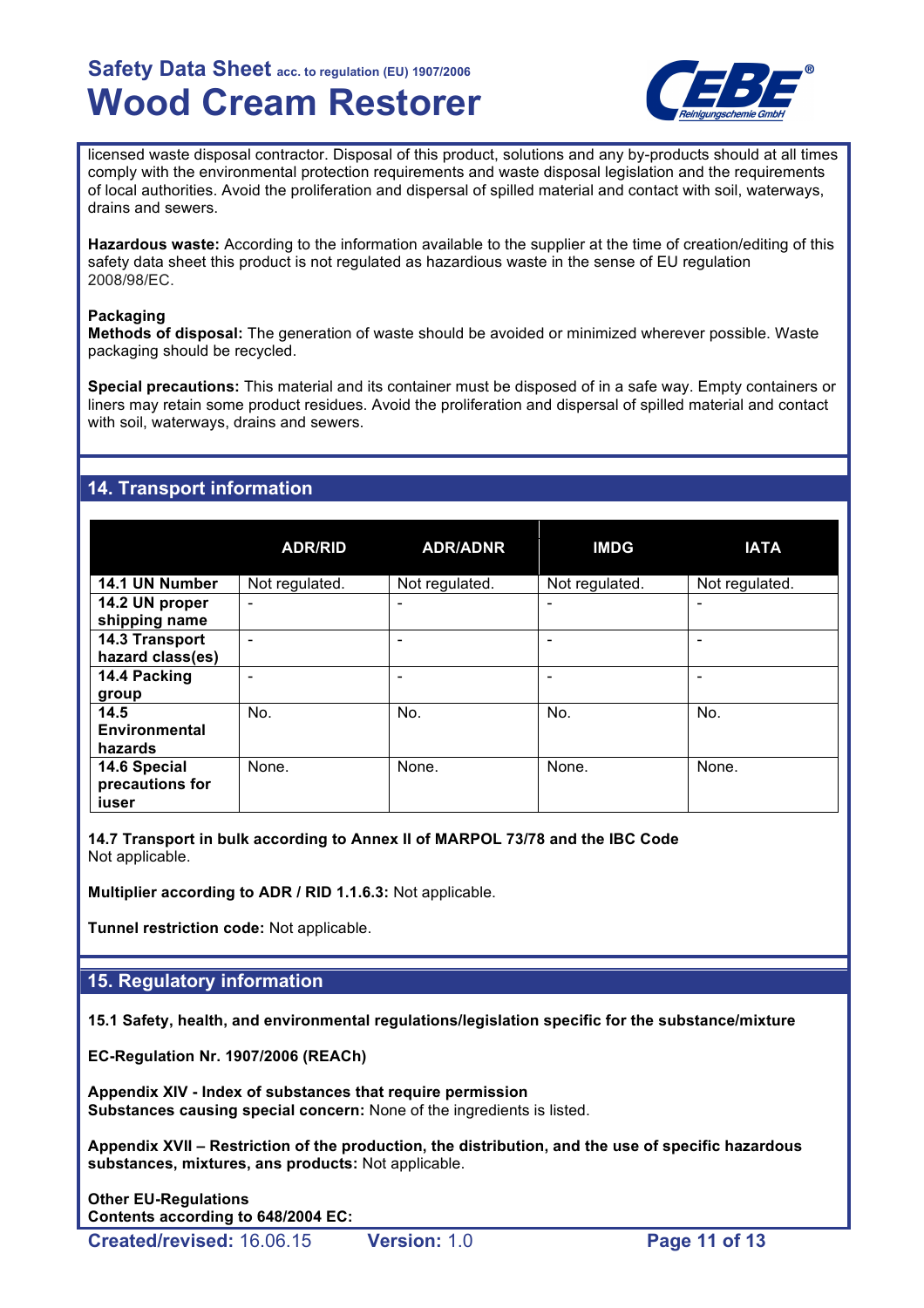

≥15 - <30% aliphatic hydrocarbons, perfume (cinnamaldehyde, citronellol, d-limonene, geraniol).

#### **15.2 Chemical safety assessment**

This product contains substances that still require substance assessments.

# **16. Other information**

 $\triangleright$  Marks the information that was changed since the last version.

# **Abbreviations and acronyms:**

ADN/ADNR = European agreement for the international transport of hazardous materials on inland waterways ADR = European agreement for the international transport of hazardous materials on roads ATE = Estimation acute toxicity BCF = Bio concentration factor CLP = Regulation concerning the classification, labeling, and packaging Verordnung über die Einstufung, Kennzeichnung und Verpackung [Regulation (EC) No. 1272/2008] CAS = Chemical Abstracts Services Number DNEL = Derived Non-Effect Level DPD = Mixture regulation [1999/45/EG] EC = Europaean Commission EG = EG-Nummer EUH-Satz = CLP-specific hazard phrase IATA = International Aviation Transport Association IBC = Intermediate Bulk Container IMDG = International Maritime Dangerous Goods Code LogPow = Logarithm base-10 of the n-octanol:water pertition coefficient MARPOL 73/78 = International agreement from 1973 for the prevention of marine pollution caused by ships in the version of the protocol from 1978. ("Marpol" = marine pollution) MAK = maximum workplace concentration PBT = Persistent, bioacuumulating, and toxic PNEC = Predicted No-Effect Concentration REACH = Regultion concerning the Registration, Evauation, Approval and Restriction of Chemical Substances [Regulation (EC) No. 1907/2006] RID = Regulation for the transport of hazardous goods by railway  $REACH # = REACH Region number$ vPvB = very persistent and very bioaccumulating

# **Full text of abbreviated H statements:**

H302 Harmful if swallowed. H304 May be fatal if swallowed and enters airways. H312 Harmful in contact with skin. H315 Causes skin irritation. H319 Causes serious eye irritation. H332 Harmful if inhaled.

# **Full text of classifications [CLP / GHS]**

Acute Tox. 4 = ACUTE TOXICITY: Oral, Dermal, Inhalation - Category 4 Asp Tox 1 = ASPIRATION - Category 1 Eye Irrit. 2 = SERIOUS EYE DAMAGE / EYE IRRITATION - Category 2 Skin Irrit. 2 = CORROSION / IRRITATION SKIN - Category 2

# **Manufacturer of protective gloves:**

KCL GmbH Industriepark Rhön